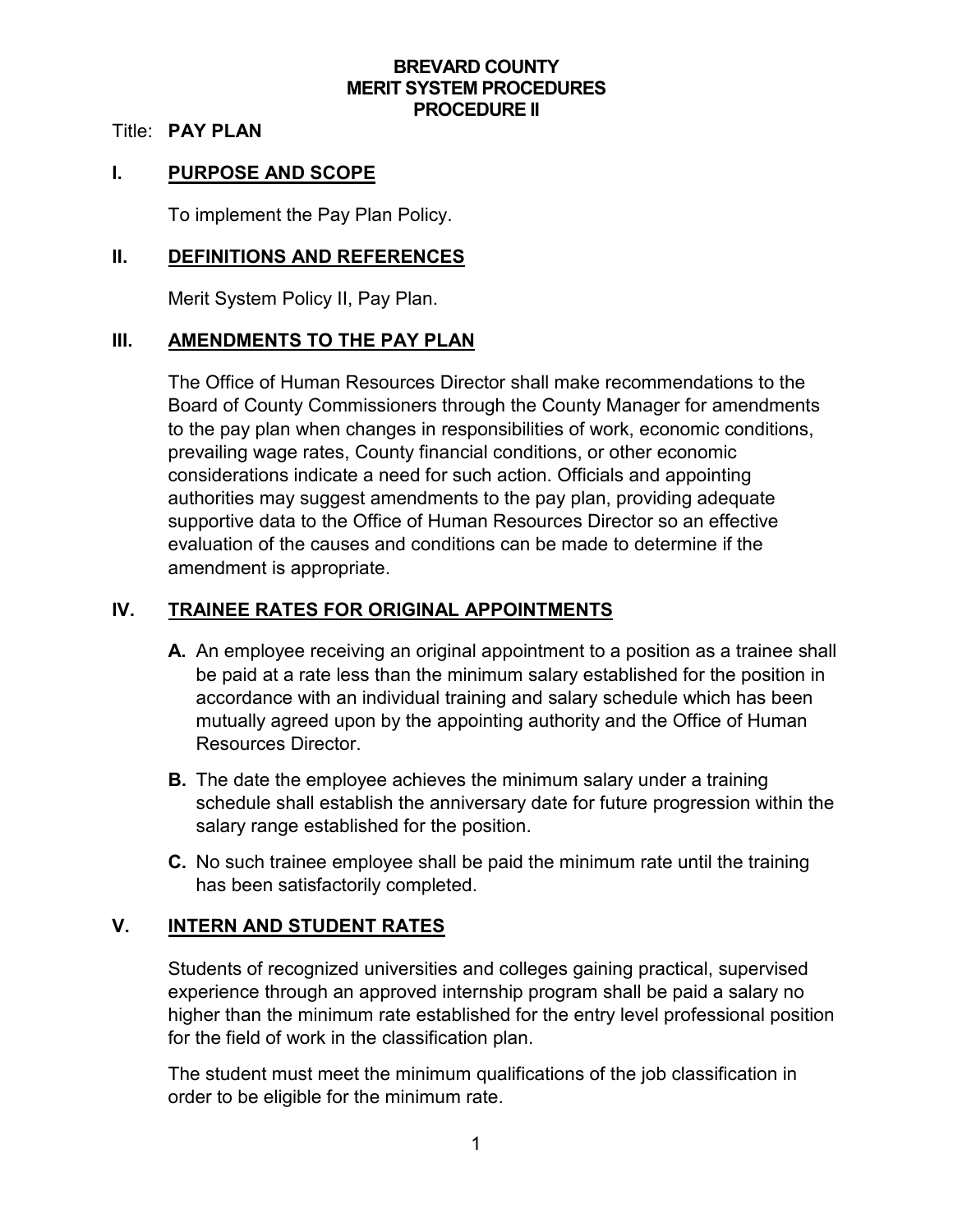### **VI. SALARY INCREASES**

All requests for salary increases shall be processed through the Office of Human Resources for review and determination of compliance with County policies and procedures and, if appropriate, existing labor agreements.

**A.** Cost of Living Adjustment (COLA):

The economy performance, or cost of living adjustment, is to be set by the Board of County Commissioners pursuant to applicable economic indicators, trends by public and private employers in Brevard County and surrounding areas, and fiscal restraints established by budget adoption.

When a cost of living increase is implemented, the pay ranges will be adjusted accordingly.

- **B.** Merit Increases:
	- 1. The purpose of these increases is to recognize and reward those employees who meet or exceed their job standards over a specified period of time. Merit increases are not automatic but are earned and based upon documented evidence that the employee has met or exceeded a satisfactory level of performance during the rating period. Such evidence must be documented by a written employee performance evaluation.
		- a. An employee will become eligible for consideration of a merit increase upon completing a minimum of twelve (12) months of service to the County in a Career Service position.
		- b. The amount and awarding of merit increases shall be determined by the County Manager. Such increases shall not exceed the limits prescribed by the Board of County Commissioners for the fiscal year.
	- 2. The amount of any merit pay awarded shall be based on each employee's performance evaluation and shall not exceed the limits prescribed by the Board of County Commissioners for the fiscal year.
	- 3. Performance evaluations are not subject to the grievance procedure.
	- 4. Merit pay awards to employees at maximum of pay range will be in the form of a one-time, lump sum award and the amount will be based on the employee's annualized rate of pay at the time of the award. For full time employees this will be based on a 2080 hour work year, for part time employees the average work year, as certified by the appointing authority, will be utilized.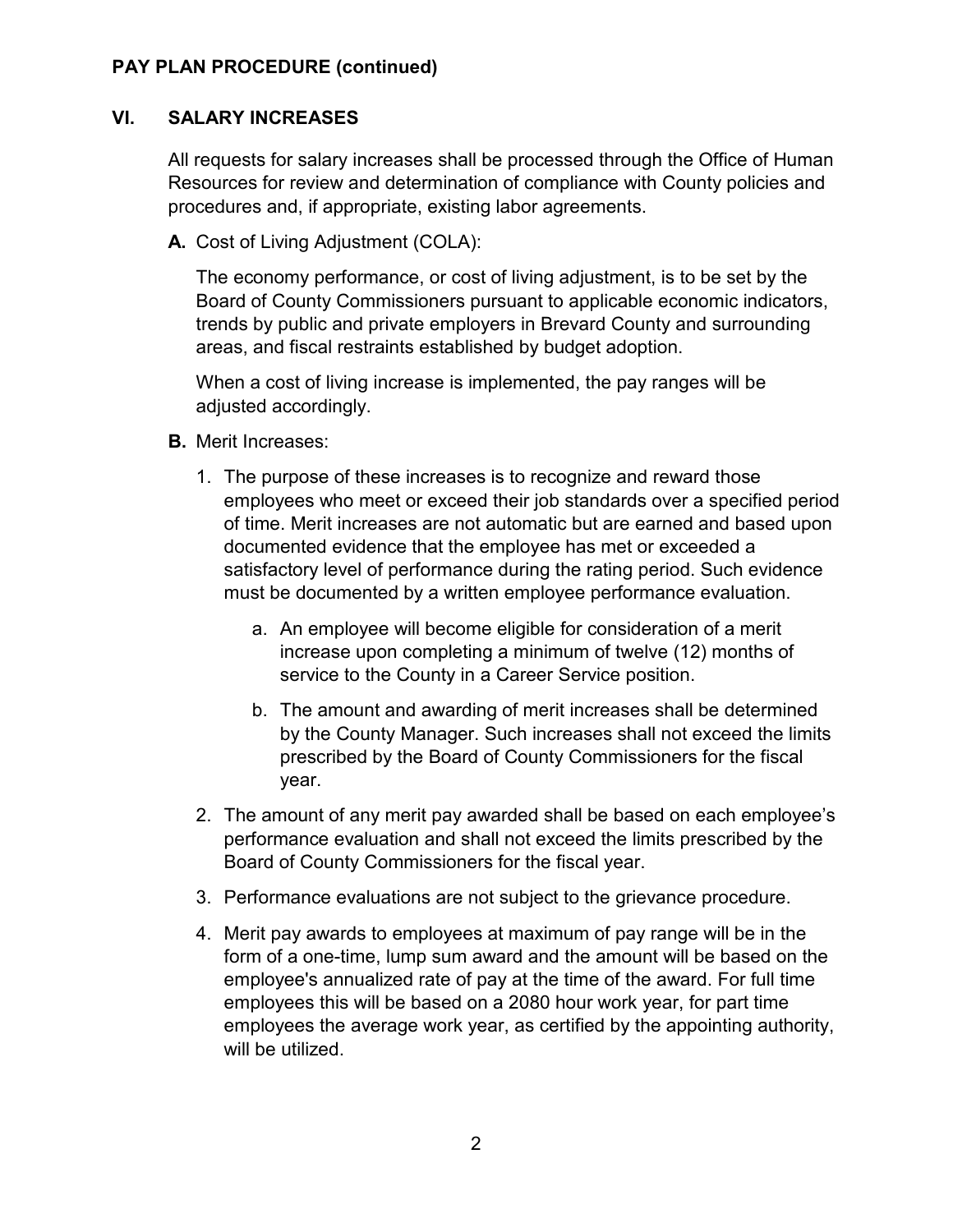- **C.** Pay Grade Adjustments:
	- 1. When the pay grade of an existing job class is changed, the salary of all employees in the affected class shall be adjusted as follows:
		- a. Employees whose pay grade has been adjusted upward shall have their salaries adjusted to the minimum of the new pay grade, where such an adjustment will result in a salary increase.
		- b. When an upward pay grade adjustment occurs, the employee's anniversary date shall remain the same.
		- c. When the pay grade of a job class had been adjusted downward, the employee may continue to receive his current salary. If the employee's salary is above the maximum established for the class, he/she may continue his current rate of pay but will not be eligible for a pay increase, except cost of living increase, until the maximum of the pay range exceeds the employee's rate of pay.
		- d. Should the effective date of a pay grade adjustment coincide with the date an employee has been approved for any other pay increase, the employee will first be adjusted into the new pay grade followed by the awarding of any other applicable increase.
		- e. In those instances where the total pay plan has been revised; implementation, adjustments, and changes to anniversary dates will be recommended to the Board by the County Manager.

### **VII. PAY UPON TRANSFER**

An employee who is transferred to another position in the same job classification or to another job classification with the same pay range shall not be eligible for a pay increase upon such transfer.

# **VIII. PAY UPON REEMPLOYMENT**

- **A.** An employee who receives reemployment appointment may, at the option of the appointing authority, be paid at a rate equal to his/her former pay, provided such rate is not less than the minimum or more than the maximum established for the class.
- **B.** A reemployed employee who is paid a rate equal to his/her annual salary, if such salary is above the minimum rate for the position, shall have their anniversary date for pay increases and leave accrual adjusted in the same manner as an employee returning from a leave of absence.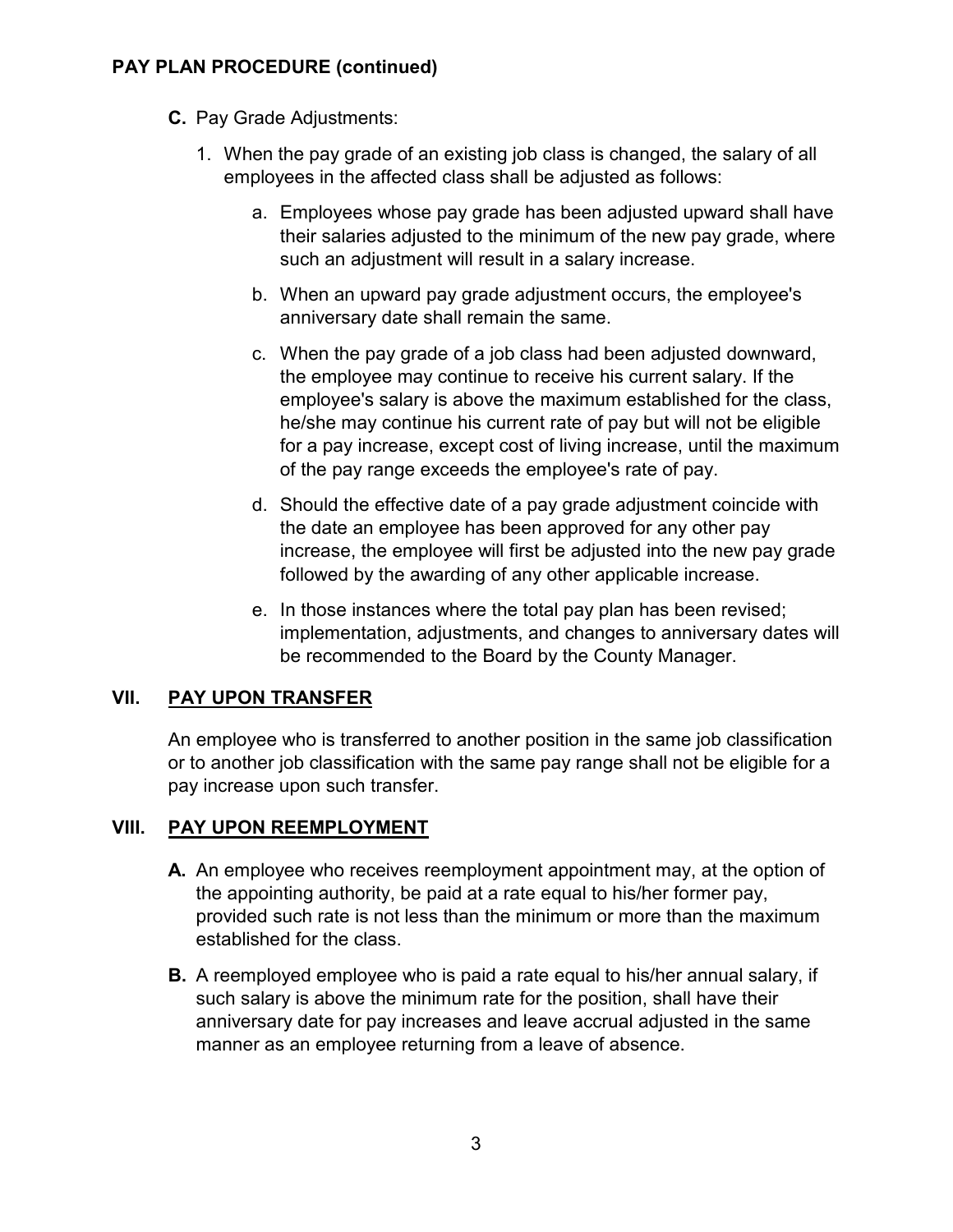### **IX. PAY FOR TEMPORARY WORK - HIGHER CLASSIFICATION**

Any such temporary assignments shall not exceed six (6) months unless further extension is justified by the appointing authority and approved by the Office of Human Resources Director.

#### **X. COMPENSATORY TIME**

- **A.** Compensatory time will be earned at the employee's straight time rate if he/she is exempt from overtime or, if he/she is eligible for overtime, at an overtime rate consistent with the Fair Labor Standards Act. Accrual of compensatory time is subject to all the same criteria as eligibility for overtime payment.
- **B.** The decision to offer compensatory time shall be at the discretion of the employee's supervisor, with the approval of the appointing authority.
- **C.** The decision for a non-exempt employee to accept compensatory time in lieu of monetary payment shall be at the sole discretion of the employee and must be documented with a Compensatory Time Agreement.
- **D.** Once compensatory time has been earned, an employee may not request it be "cashed-in" for monetary payment at a later date.
- **E.** Non-exempt employees earning compensatory time in excess of the eighty (80) hour maximum at the end of a pay period shall be paid out for excess hours in accordance with the provisions of the Fair Labor Standard unless either:
	- 1. Excess compensatory leave time is permitted to be carried over to the next pay period with the approval of the supervisor (any excess compensatory time must be utilized during the subsequent pay period), or
	- 2. The maximum compensatory time accumulation is waived with the County Manager's approval (if in the best interest of the County) up to the FLSA maximum.

Overtime exempt employees' excess compensatory time shall be removed at the end of the pay period unless either:

- 1. Excess compensatory leave time is permitted to be carried over to the next pay period with the approval of the supervisor (any excess compensatory time must be utilized during the subsequent pay period), or
- 2. The maximum compensatory time accumulation is waived with the County Manager's approval (if in the best interest of the County) up to the FLSA maximum.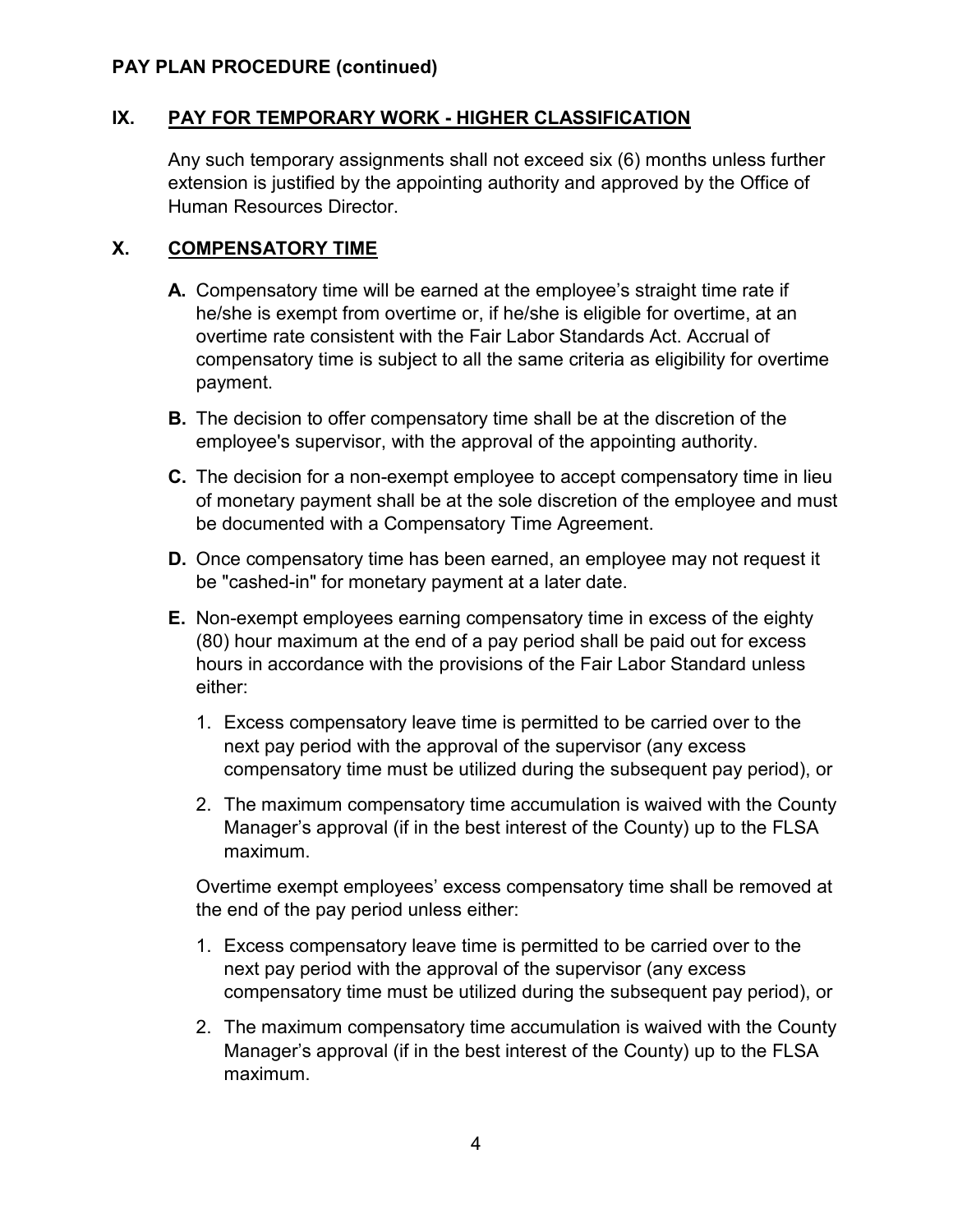- **F.** Scheduling use of accrued compensatory time shall be at the discretion of the appointing authority.
- **G.** Record Keeping: All Compensatory Time Agreements to accept compensatory time in lieu of cash payment for overtime eligible employees shall be in writing and should be signed by the employee prior to working the additional hours.

### **XI. PAY FOR LEADWORKER ASSIGNMENT**

Pay adjustments for leadworker responsibilities shall not affect the employee's anniversary date or eligibility for merit increases.

### **XII. INCENTIVE PAY**

- **A.** An employee due an increase in pay due to a promotion, merit increase, or other such reasons, shall first have the incentive deducted and then added back after the increase has been calculated.
- **B.** Incentive pay shall be discontinued whenever the employee loses the required certification, license, etc., or changes to a job classification where incentive pay does not apply.
- **C.** The awarding of incentive pay shall not affect the employee's anniversary date.

### **XIII. EFFECTIVE DATE OF PAYROLL CHANGES**

Requests changing an employee's pay rate, promotions, transfers involving a change of fund and/or account or similar actions must be submitted in time to be received by the Office of Human Resources no later than the effective date of the requested change.

All such changes, when approved, shall become effective at the beginning of a payroll period.

Failure to submit payroll changes on time may cause the action to become effective at the beginning of the next payroll period.

### **XIV. BUDGET LIMITATIONS**

All actions concerned with the payment of salaries and/or benefits in accordance with these rules shall be subject to adequate funds being available, and any limitations or exceptions as may be imposed by the Board of County Commissioners.